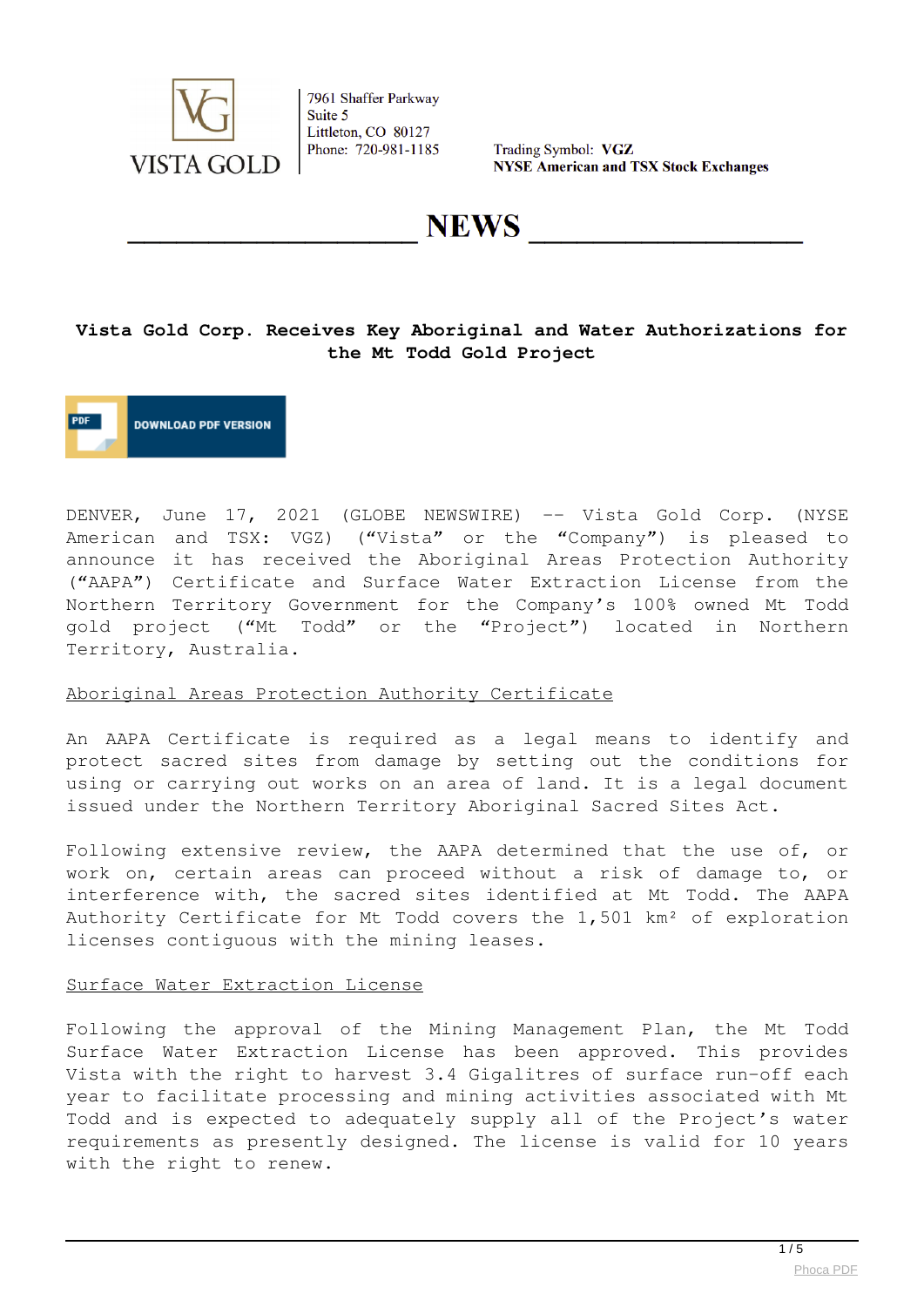

Trading Symbol: VGZ **NYSE American and TSX Stock Exchanges** 

## **NEWS**

### **Vista Gold Corp. Receives Key Aboriginal and Water Authorizations for the Mt Todd Gold Project**

Frederick H. Earnest, President and Chief Executive Officer of Vista, stated, "These two supporting authorizations underscore our strong commitment to the protection of sites of sacred or cultural significance to the aboriginal people and the wise use of water resources at the Mt Todd gold project. The AAPA Certificate for the area of the exploration licenses complements the existing AAPA certificate for the areas within the mining licenses and affirms our present practice of working closely with Jawoyn people to ensure constant communication and coordination in identifying and protecting sacred and culturally significant sites."

Mr. Earnest continued, "Every mining project needs water and with the approval of the Surface Water Extraction License, we are assured the right to capture surface run-off during the wet season and store it for use during the balance of the year. This permit approval assures the Project with the water needed for our planned operations, recognizes our commitment to responsible water use, and allows us to capture water during the portion of the year when there is abundant surface run-off, rather than competing with other water users for ground water resources."

#### **About Vista Gold Corp. and Mt Todd**

Vista is a gold project developer. The Company's flagship asset is the Mt Todd gold project located in the Tier 1, mining friendly jurisdiction of Northern Territory, Australia. Situated approximately 250 km southeast of Darwin, Mt Todd is the largest undeveloped gold project in Australia and, if developed as presently designed, would potentially be Australia's fourth largest gold producer on an annual basis, with lowest tertile in-country and global all-in sustaining costs. All major operating and environmental permits have now been approved.

For further information, please contact Pamela Solly, Vice President of Investor Relations, at (720) 981-1185 or visit the Vista Gold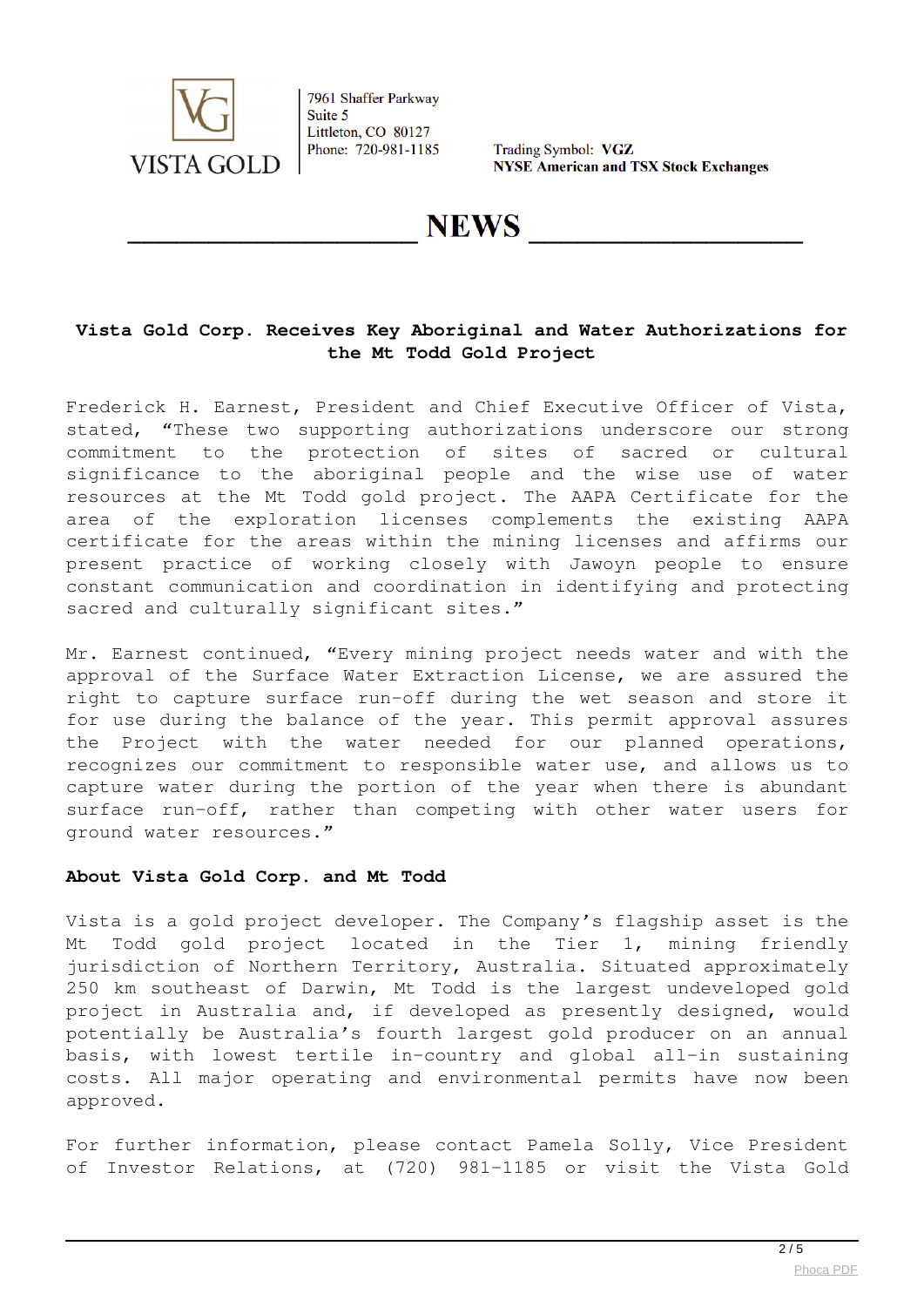

Trading Symbol: VGZ **NYSE American and TSX Stock Exchanges** 

**NEWS** 

## **Vista Gold Corp. Receives Key Aboriginal and Water Authorizations for the Mt Todd Gold Project**

website at www.vistagold.com.

#### **Forward Looking Statements**

This press release contains forward-looking statements within the meaning of the U.S. Securities Act of 1933, as amended, and U.S. Securities Exchange Act of 1934, as amended, and forward-looking information within the meaning of Canadian securities laws. All statements, other than statements of historical facts, included in this press release that address activities, events or developments that we expect or anticipate will or may occur in the future, including such things as our belief that the use of, or works on, certain designated areas can proceed without a risk of damage to, or interference with, the sacred sites identified at Mt Todd; our belief that harvesting 3.4 Gigalitres of surface run-off water each year to facilitate the processing and mining activities associated with Mt Todd is expected to adequately supply all of the Project's water requirements as presently designed; our belief that the authorization underscores our strong commitment to the protection of sites of sacred or cultural significance to the aboriginal people and the wise use of water resources at the Mt Todd gold project; our belief that the AAPA Certificate for the area of the exploration licenses complements the existing AAPA certificate for the areas of the mining licenses and affirms our present practice of working closely with the Jawoyn people to ensure constant communications and coordination in identifying and protecting sacred and culturally significant sites; our belief that the Water Extraction License assures us the right to capture surface run-off during the wet season and store it for use during the balance of the year and recognizes our commitment to responsible water use; our belief that Mt Todd is the largest undeveloped gold project in Australia; our expectation that Mt Todd will be Australia's fourth largest gold producer on an annual basis, with lowest tertile incountry and global all-in sustaining costs; the belief that greater recognition of the intrinsic value of Mt Todd will be gained; and other anticipated mine development and operating costs and results at

 $\frac{3}{5}$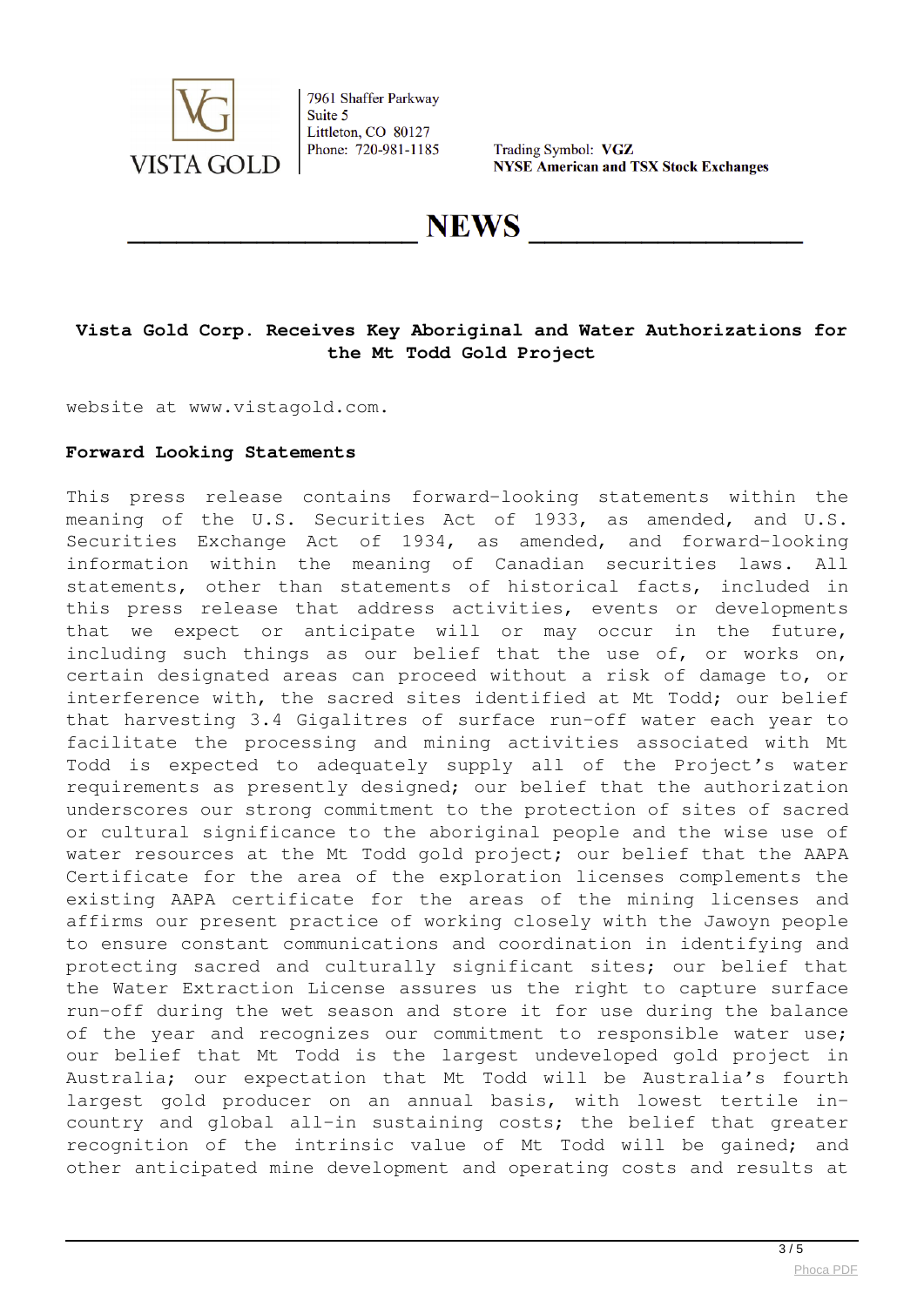

Trading Symbol: VGZ **NYSE American and TSX Stock Exchanges** 

## **NEWS**

## **Vista Gold Corp. Receives Key Aboriginal and Water Authorizations for the Mt Todd Gold Project**

Mt Todd are forward-looking statements and forward-looking information. The material factors and assumptions used to develop the forward-looking statements and forward-looking information contained in this press release include the following: our approved business plans, exploration and assay results, results of our test work for process area improvements, mineral resource and reserve estimates and results of preliminary economic assessments, prefeasibility studies and feasibility studies on our projects, if any, our experience with regulators, and positive changes to current economic conditions and the price of gold. When used in this press release, the words "optimistic," "potential," "indicate," "expect," "intend," "hopes," "believe," "may," "will," "if," "anticipate," and similar expressions are intended to identify forward-looking statements and forwardlooking information. These statements involve known and unknown risks, uncertainties and other factors which may cause the actual results, performance or achievements of the Company to be materially different from any future results, performance or achievements expressed or implied by such statements. Such factors include, among others, uncertainty of resource and reserve estimates, uncertainty as to the Company's future operating costs and ability to raise capital; whether potential partners exist and what views they may have regarding expeditious development of the Mt. Todd project; risks relating to cost increases for capital and operating costs; risks of shortages and fluctuating costs of equipment or supplies; risks relating to fluctuations in the price of gold; the inherently hazardous nature of mining-related activities; whether anticipated gold recoveries and production would be achieved; potential effects on our operations of environmental regulations in the countries in which it operates; risks due to legal proceedings; risks relating to political and economic instability in certain countries in which it operates; uncertainty as to the results of bulk metallurgical test work; and uncertainty as to completion of critical milestones for Mt Todd; as well as those factors discussed under the headings "Note Regarding Forward-Looking Statements" and "Risk Factors" in the Company's latest Annual Report on Form 10-K and other documents filed with the U.S. Securities and